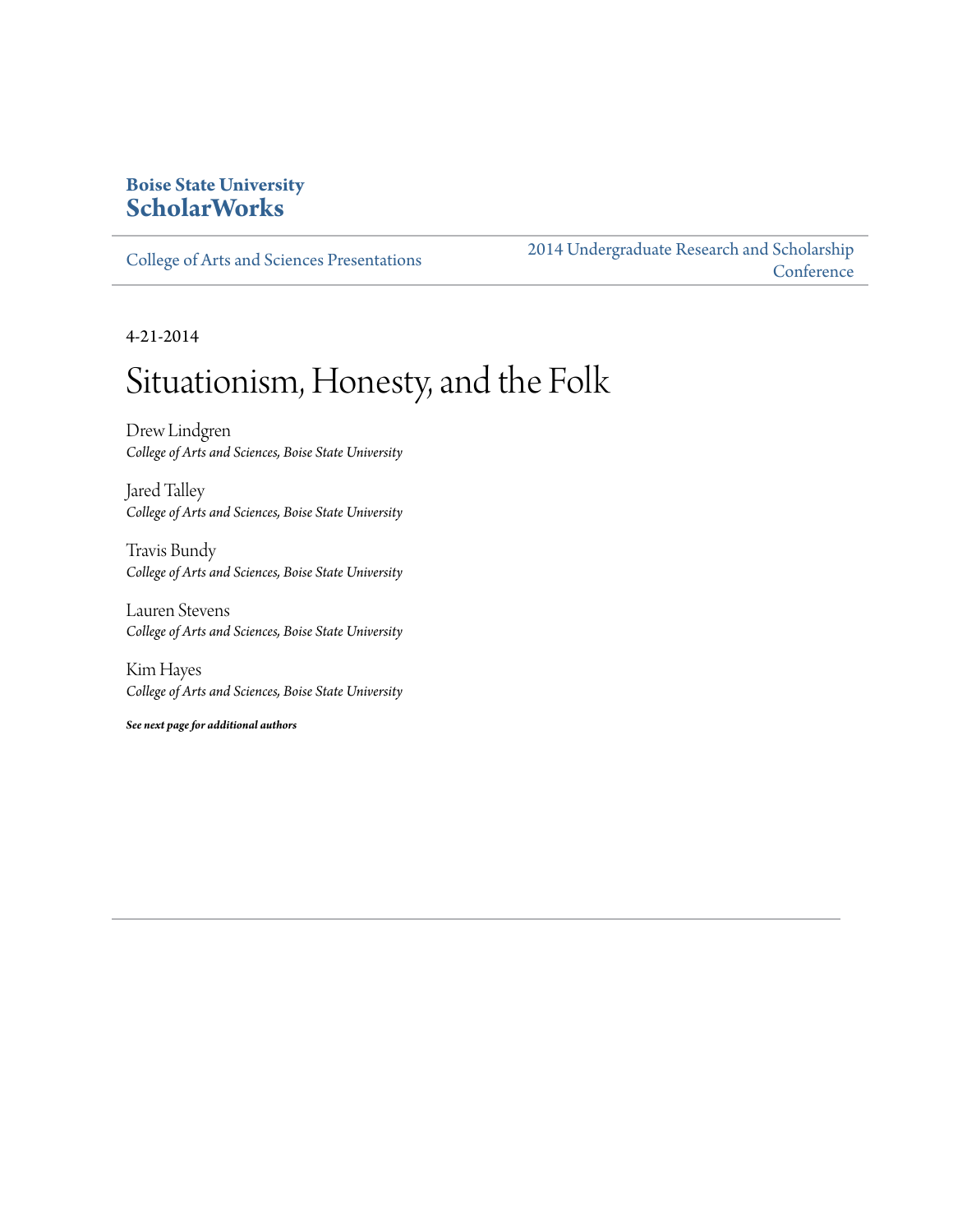#### **Authors**

Drew Lindgren, Jared Talley, Travis Bundy, Lauren Stevens, Kim Hayes, Kyle Brasil, Sara Couture, and Amanda Lynch